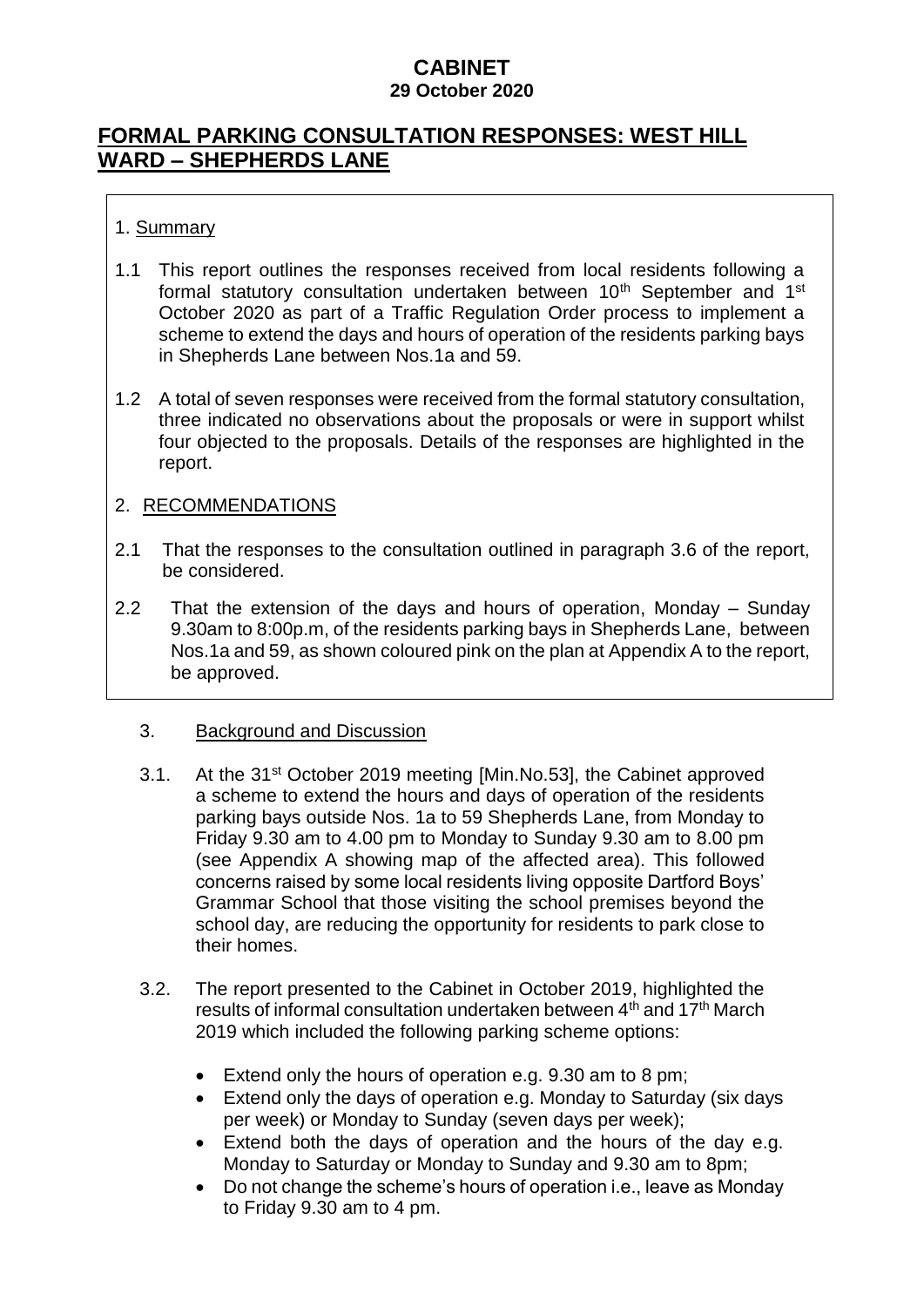3.3. As part of the informal consultation, the Council provided an online survey enabling respondents to engage with the informal consultation easily. The overall response rate was 81%. Residents were asked to choose one of four options shown in the table below and also indicate their preferred hours and days of operation should they choose one of the options in 1 to 3. The results were as follows:

|                                | Overall  | <b>Number</b> |            |                  |
|--------------------------------|----------|---------------|------------|------------------|
|                                | Response | 0f            | $%$ of     |                  |
|                                | Rate %   | responses     | households | % of respondents |
| Option 1 - Extend hours of     | 81.3     | 0             | 0.0        | 0.0              |
| operation                      |          |               |            |                  |
| Option 2 – I support the       |          |               |            |                  |
| proposals to extend only the   | 81.3     |               | 3.1        | 3.8              |
| days of operation into the     |          |               |            |                  |
| weekend                        |          |               |            |                  |
| Option $3 - I$ support the     |          |               |            |                  |
| proposals to extend the hours  |          |               |            | 53.8             |
| and days of operation into the | 81.3     | 14            | 43.8       |                  |
| evening and into the           |          |               |            |                  |
| weekend                        |          |               |            |                  |
| Option $4 - I$ object to the   |          |               |            |                  |
| proposals and do not want      | 81.3     | 11            | 34.4       | 42.3             |
| them to be delivered           |          |               |            |                  |

|                             | $%$ of    |
|-----------------------------|-----------|
|                             | household |
| Residents' preference       | responses |
| Seven day scheme            | 40.0      |
| Six day scheme              | 20.0      |
| Weekend scheme              |           |
| supported but the           | 40.0      |
| preference for a 6 or 7 day |           |
| scheme was not stated       |           |

- 3.4. The Cabinet agreed to progress completion of a Traffic Regulation Order as per Option 3 above i.e., extension of the hours and days of operation to Monday to Sunday 9.30 am to 8.00 pm. Whilst the Council's threshold of 50% or more households for scheme delivery was not achieved, it was noted that:
	- There was a high turnout to the consultation in March 2019 with a combined percentage of almost 47% of households supported proposals to extend the days of operation into the evening and into the weekend. Of these, majority were in favour of a seven day scheme. In addition, a combined figure of 57.6% of respondents were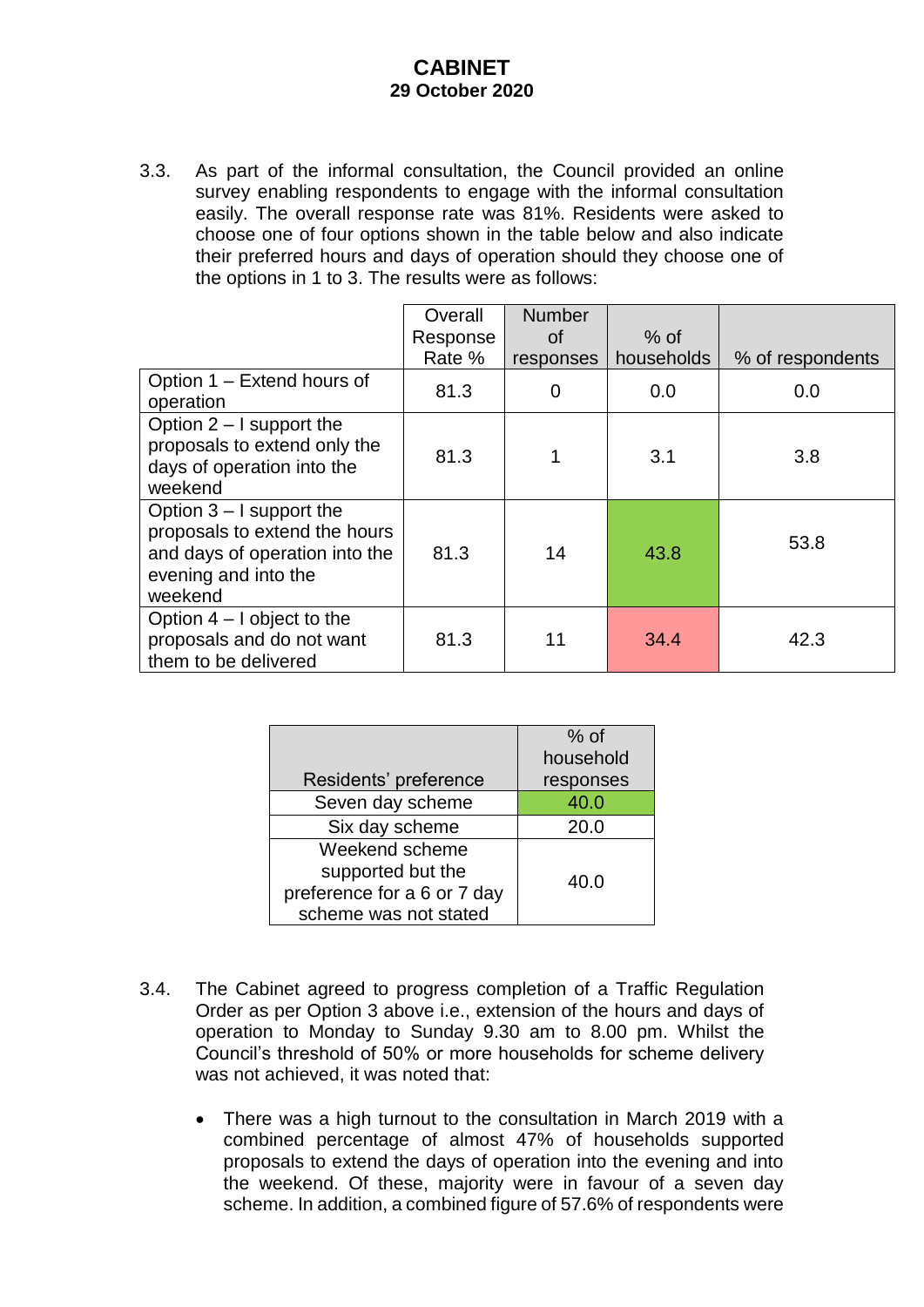in favour of proposals to extend days of operation into the weekend or extend the hours and days of operation into the evening and into the weekend.

• The proposed Option 3 will alleviate the key concerns raised by the majority of residents regarding safety around the school and parking capacity for local residents.

#### **Formal Consultation Responses**

- 3.5. The formal consultation was undertaken between 10<sup>th</sup> September and 1<sup>st</sup> October 2020. This included the publication of a draft Order notice, street notices in Shepherds Lane, legal documents made available at the Council's Civic Centre and accessible via the Council's website. The draft notice identified the proposal to extend the days and hours of operation of the permit bays to Monday to Sunday from 9.30am to 8.00pm.
- 3.6. A total of seven responses were received including four objections and three in support or no objections from Kent Police and local residents. The general comments received from local residents are summarised below:

| <b>Responses / Comments</b>                                                                                                                                                                                                                                                                                                                                                                                                                                                                                                                                                                                                                                             | <b>Officer Response</b>                                                                                                                                                |  |  |
|-------------------------------------------------------------------------------------------------------------------------------------------------------------------------------------------------------------------------------------------------------------------------------------------------------------------------------------------------------------------------------------------------------------------------------------------------------------------------------------------------------------------------------------------------------------------------------------------------------------------------------------------------------------------------|------------------------------------------------------------------------------------------------------------------------------------------------------------------------|--|--|
| This section of Shepherds Lane<br>is blighted every day with<br>problem parking, caused by<br>Dartford Grammar School for<br>Boys (DGSB) and surrounding<br>amenities.<br>DGSB is an 18 hours a day 7<br>days a week site - the expansion<br>of this site for more pupils,<br>weekend sports fixtures, a church<br>on Sunday, Beckets Gym, Events<br>held at the Mick Jagger centre<br>most weekends day and night as<br>well as the doctors surgery mean<br>that the bay restriction times are<br>totally inadequate.<br>The extension of the hours into<br>the evenings and weekends is<br>long overdue and will improve<br>resident's chances of finding a<br>space. | Support for the proposal is noted.                                                                                                                                     |  |  |
| In recent months residents have<br>further frustrated things by<br>employing their own parking<br>management schemes - with bins<br>and cones. Some cars then make                                                                                                                                                                                                                                                                                                                                                                                                                                                                                                      | Support for the scheme is noted.<br>However, placing obstructions on<br>the highway to prevent parking<br>can create a number of safety<br>issues for drivers and also |  |  |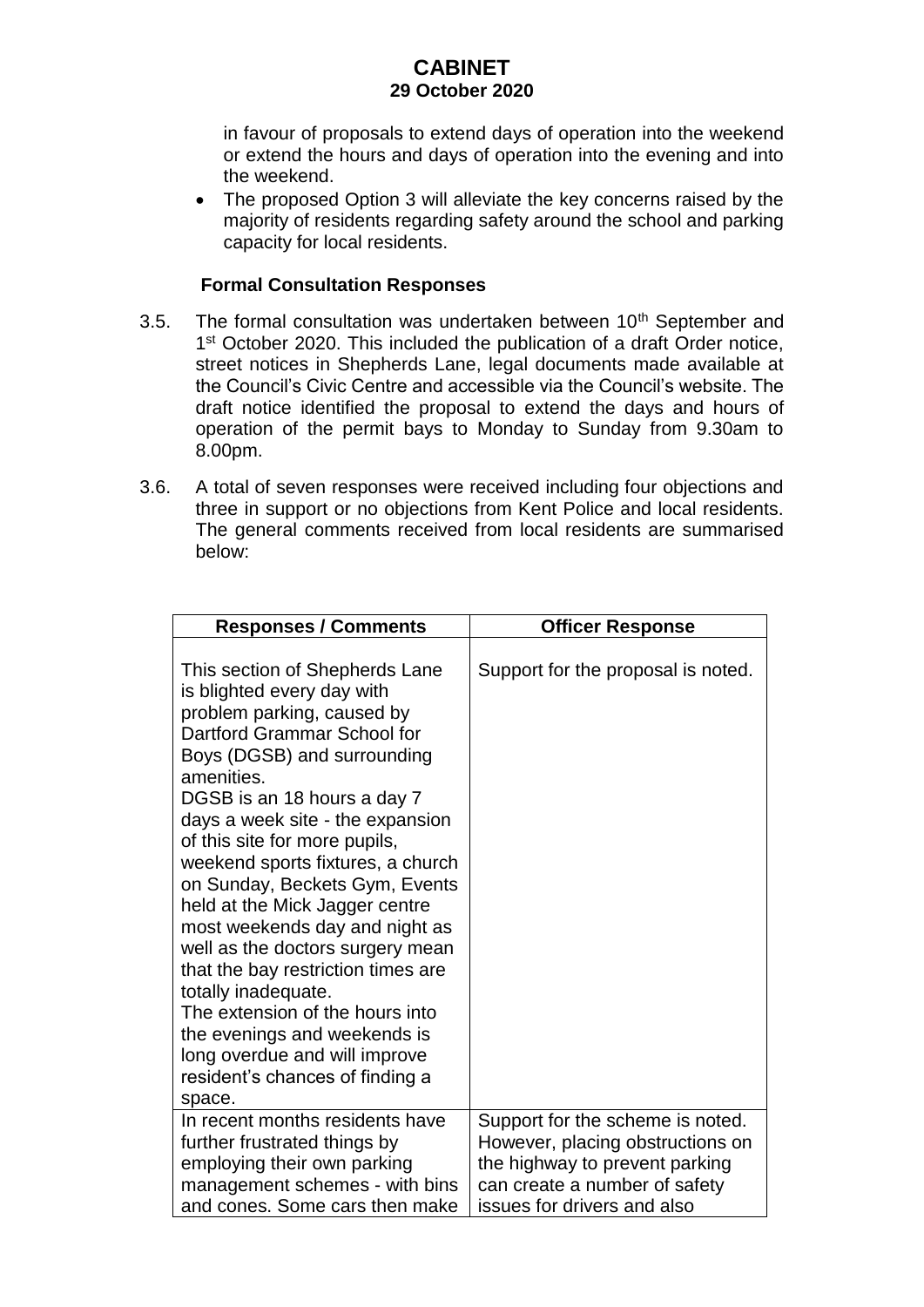| a sudden stop in the traffic to<br>move the obstructions. I<br>anticipate residents would not<br>continue to take such measures<br>with the extended hours<br>proposed.                                                                                                                                                                                                                                                             | vulnerable road users, including<br>cyclists and pedestrians.                                                                                                                                                                                                                                                                                                                                                                                                                                                                                                                                                                                                                                                                                                                           |
|-------------------------------------------------------------------------------------------------------------------------------------------------------------------------------------------------------------------------------------------------------------------------------------------------------------------------------------------------------------------------------------------------------------------------------------|-----------------------------------------------------------------------------------------------------------------------------------------------------------------------------------------------------------------------------------------------------------------------------------------------------------------------------------------------------------------------------------------------------------------------------------------------------------------------------------------------------------------------------------------------------------------------------------------------------------------------------------------------------------------------------------------------------------------------------------------------------------------------------------------|
| Changing the parking times will<br>have no benefit to the residents,<br>only to their disadvantage unless<br>it is controlled by parking<br>wardens adequately, which<br>current resources do not allow<br>for, so this will be a waste of<br>resources and tax payers money<br>and illegal parking will continue to<br>abuse and ignore parking times,<br>as they do now, knowing that<br>they will not be held to account.        | Objection noted, however,<br>extending the hours and days of<br>operation of the resident permit<br>parking bays would discourage<br>parking on residents bays after<br>4pm. If a driver without a permit<br>does so, a contravention will<br>mean a Penalty Charge Notice<br>(PCN) can be issued. In addition,<br>existing enforcement regime will<br>be reviewed in line with the<br>proposal taking into consideration<br>compliance levels.                                                                                                                                                                                                                                                                                                                                         |
| We are only allowed one<br>residents permit which means we<br>can only park one car in the<br>parking bay and park the other<br>car in an adjoining road, pushing<br>parking problems onto their<br>already congested roads. We feel<br>that the bays should be 100% for<br>residents above anyone else. The<br>requirements of residents must<br>be a priority over visitors who are<br>of an unknown number at any<br>given time. | Objection noted. The Council<br>currently operates a one permit<br>per household scheme based on<br>road space available. The<br>proposed extension of hours and<br>days of operation of the existing<br>residents' bays will ensure that<br>priority is given to residents with<br>permit allocation beyond the<br>existing controlled period. This is<br>proposed in order that residents'<br>use of the parking spaces is<br>prioritised, rather than being<br>taken up by parking linked to<br>school events.<br>The Council do not intend to<br>make any changes to existing<br>visitor parking allocation which is<br>capped at 15% of permit<br>allocations. Therefore the<br>proposal should not result in an<br>increase in visitor parking related<br>to resident households. |
| The original complaints regarding<br>parking are during school term<br>time, extending the restrictions on<br>parking to the weekend and later<br>in the evening will not make any<br>effect on parent's parking during<br>school days, but will penalise<br>households in Shepherds Lane<br>when friends or family visit them                                                                                                      | Objection noted. The Council also<br>received complaints about<br>parking issues outside school<br>term as there was concern that<br>people attending events at the<br>Mick Jagger Centre were parking<br>on residents bays after the<br>existing hours of restrictions and<br>at weekends. The proposal will                                                                                                                                                                                                                                                                                                                                                                                                                                                                           |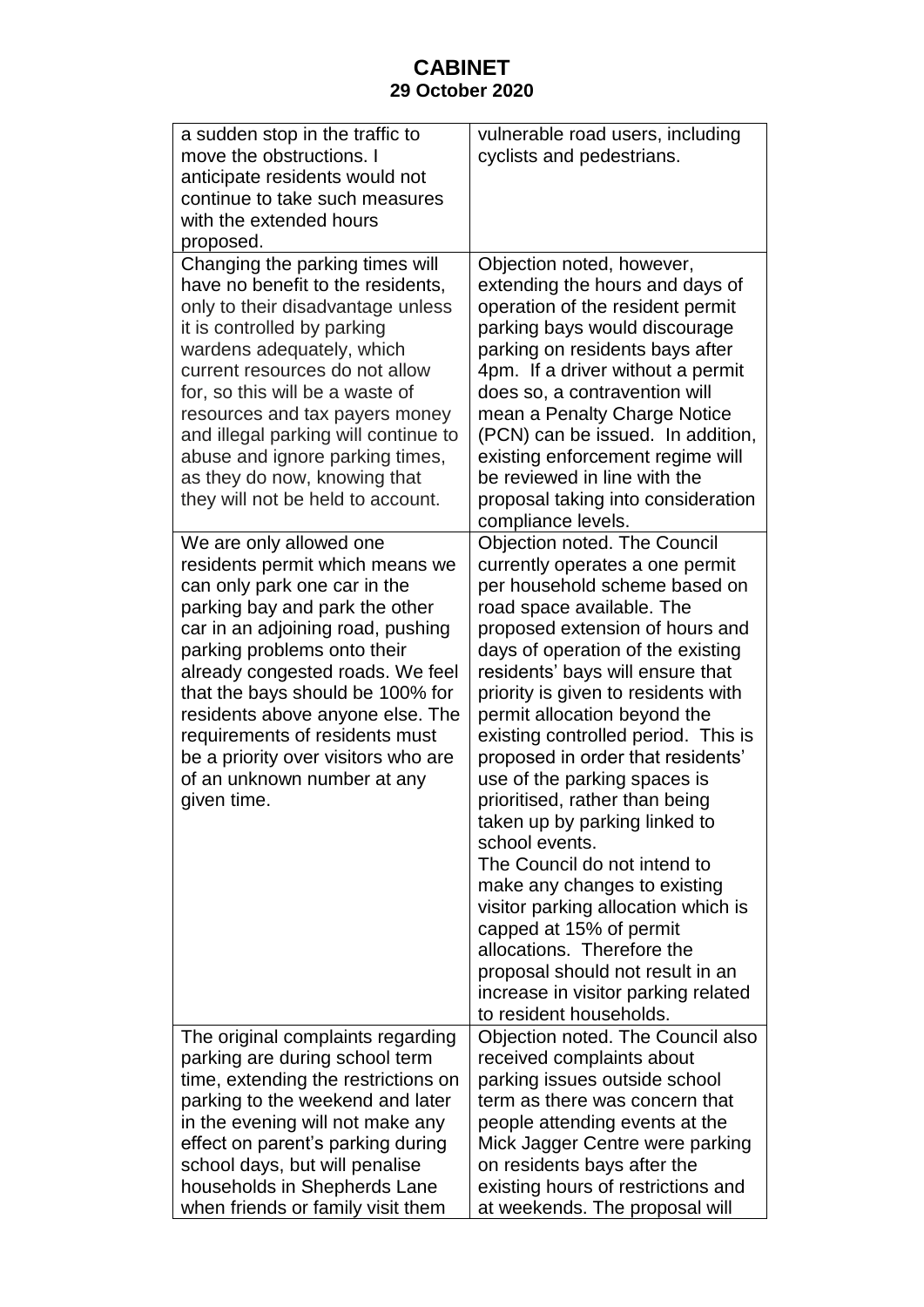| at the weekends or during the<br>week after work. | address these concerns and give<br>priority to local residents. The<br>Council do not intend to make<br>any changes to existing visitor<br>parking allocation and therefore<br>the proposal should not impact<br>existing usage of visitor parking<br>permit. |
|---------------------------------------------------|---------------------------------------------------------------------------------------------------------------------------------------------------------------------------------------------------------------------------------------------------------------|
|---------------------------------------------------|---------------------------------------------------------------------------------------------------------------------------------------------------------------------------------------------------------------------------------------------------------------|

- 3.7. Based on the comments received from the formal consultation exercise carried out in September 2020, objections were based on concerns about the Council's policy of allowing one resident's parking bay per household and the potential impact on friends/visitors. Concerns were also raised about the lack of inadequate enforcement.
- 3.8. The Council currently operates a one permit per household scheme and about 15% visitor parking allocation based on overall road space available. It is noted that only four responses objected on this basis and three of these were the same letters signed by different households. Members may wish to consider whether the wider benefits of the proposal outweigh the impact on a few households given that there are visitor parking spaces available and that residents with more than one car per household could potentially park in other streets nearby.
- 3.9. In terms of the concerns about adequate enforcement. As indicated in the report to the Cabinet in October 2019, the existing enforcement regime will be reviewed in line with any new proposals taking into consideration compliance compliance levels.
- 3.10. Questions were raised about the basis of Cabinet's decision in October 2019 as the Council's threshold of 50% of households' support was not met. This matter has been addressed in paragraph 3.4 to the report.
- 3.11. In view of officers' consideration of the objections to the formal consultation outlined in paragraphs 3.6 to 3.10 to the report and Cabinet's previous consideration of the informal consultation undertaken in March 2019, Members are recommended to approve the progression of the proposal to extend the days and hours of operation, Monday – Sunday 9.30am – 8.00 pm. of the residents parking bays in Shepherds Lane between Nos.1a and 59. If approved, officers will progress the second stage of the Traffic Regulation Order process and publish the 'made' Order notice, to ensure that respondents are informed of the Council's decision.
- 4. Relationship to the Corporate Plan

SC 1: Use the Council's statutory functions to increase public safety in the Borough

SC 3: Increase public perception of the Borough as a safe place.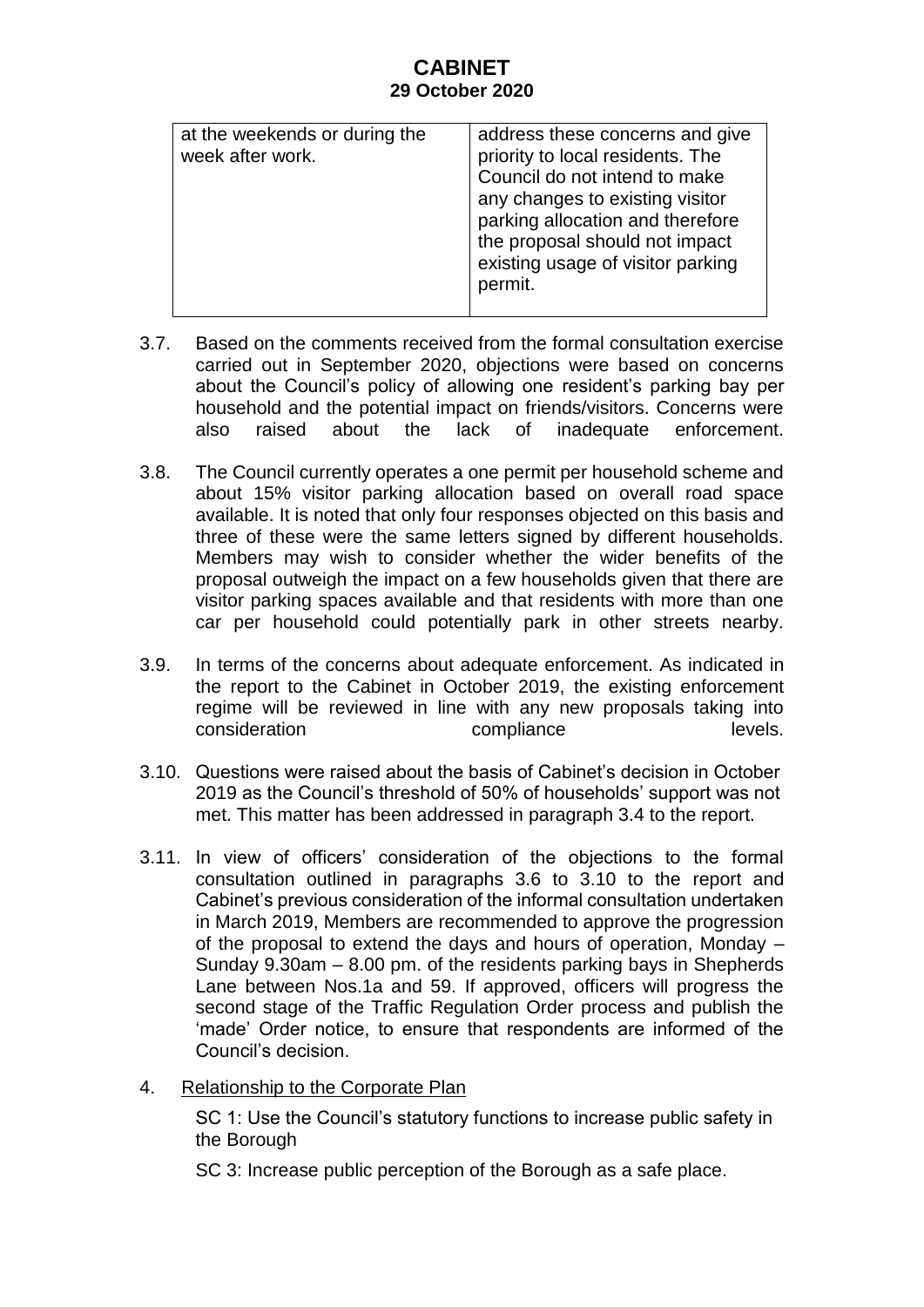5. Financial, legal, staffing and other implications and risk assessments\*

| <b>Financial Implications</b> | Costs will be met from existing budgets.                                                                                                                                                                                                                                                                                     |  |  |
|-------------------------------|------------------------------------------------------------------------------------------------------------------------------------------------------------------------------------------------------------------------------------------------------------------------------------------------------------------------------|--|--|
| Legal Implications            | Changes to the parking restrictions will be carried                                                                                                                                                                                                                                                                          |  |  |
|                               | out in accordance with the statutory process for                                                                                                                                                                                                                                                                             |  |  |
|                               | <b>Traffic Regulation Orders.</b>                                                                                                                                                                                                                                                                                            |  |  |
| <b>Staffing Implications</b>  | Will be from existing staff resources.                                                                                                                                                                                                                                                                                       |  |  |
| Administrative                | None.                                                                                                                                                                                                                                                                                                                        |  |  |
| <b>Implications</b>           |                                                                                                                                                                                                                                                                                                                              |  |  |
| <b>Risk Assessment</b>        | Vehicle displacement may occur resulting in<br>residents from neighbouring streets requesting<br>parking management regulations. It is KCC's<br>'policy not to propose regulations within<br>neighbouring streets for the same highway<br>management reasons within three years of a<br>statutory TRO consultation exercise. |  |  |

6. Details of Exempt Information Category

Not applicable

7. Appendices

Appendix A – Map of affected area.

## BACKGROUND PAPERS

| Documents consulted                                      | Date /<br>File Ref | <b>Report Author</b>                                                         | Section and<br>Directorate                | Exempt<br>Information<br>Category |
|----------------------------------------------------------|--------------------|------------------------------------------------------------------------------|-------------------------------------------|-----------------------------------|
| Parking consultation: West<br>Hill Ward - Shepherds Lane |                    | Lukman Agboola<br><b>Principal Transport</b><br>Planner                      | Planning &<br>Regenerati<br><sub>on</sub> | N/A                               |
|                                                          |                    | (01322) 343410<br>Paul Nevard<br><b>Transport Engineer</b><br>(01322) 343216 | Parking<br>Services,<br><b>EARS</b>       | N/A                               |